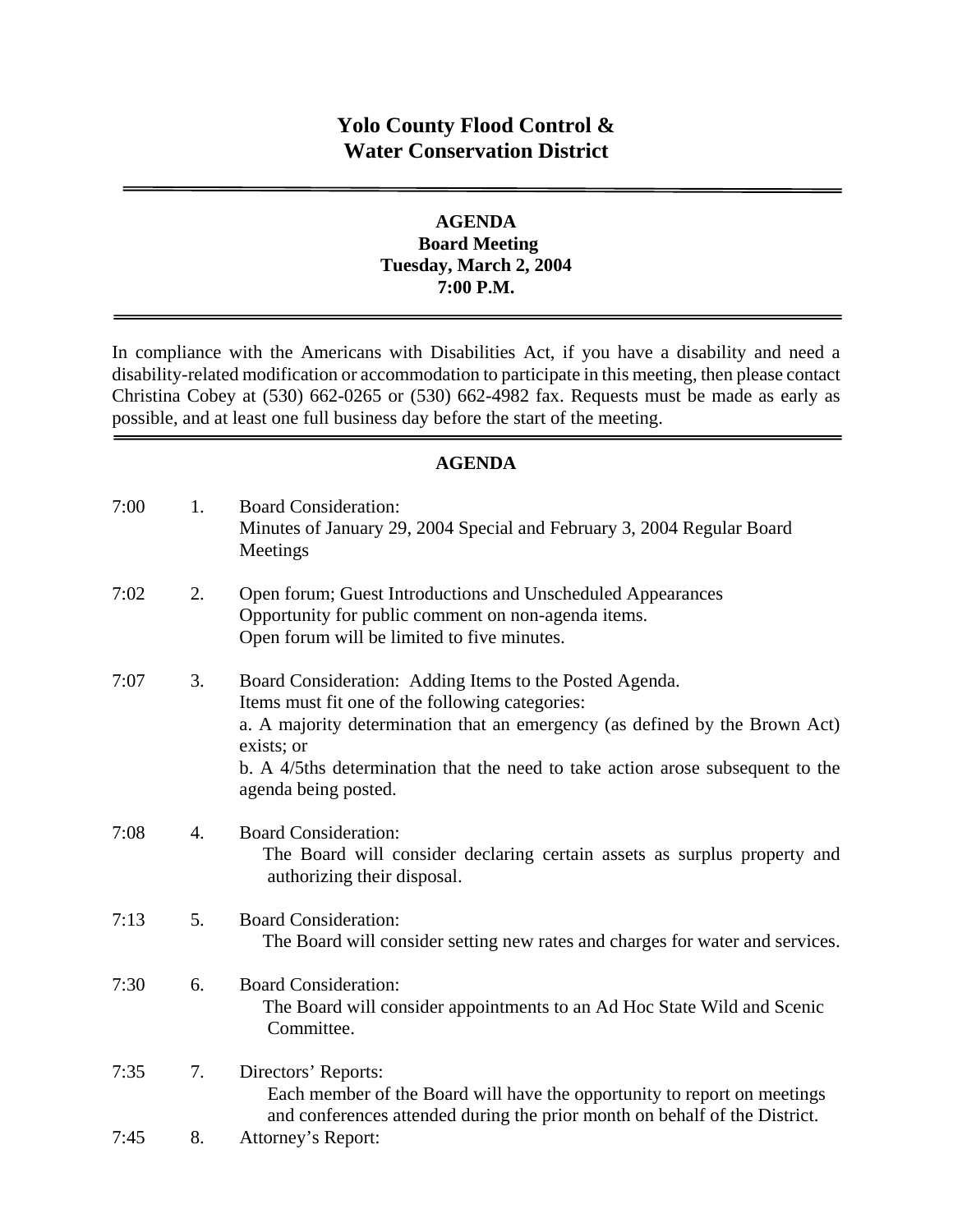|      |     | The Board will receive a report from the Attorney regarding current legal<br>legislative activities.<br>and                                                                                                                                                                        |
|------|-----|------------------------------------------------------------------------------------------------------------------------------------------------------------------------------------------------------------------------------------------------------------------------------------|
| 7:55 | 9   | General Manager's Report:<br>The Board will receive a report from the General Manager regarding<br>selected general activities and projects of the District                                                                                                                        |
| 8:10 | 10. | <b>Operations and Maintenance Report:</b><br>The Board will receive a status report of the previous month's operation<br>and maintenance activities.                                                                                                                               |
| 8:15 | 11. | Conjunctive Use and Infrastructure Improvements Initiative Report:<br>The Board will be updated on the status of its ongoing conjunctive use<br>program.                                                                                                                           |
| 8:30 | 12. | <b>Board Consideration:</b><br>Consistent with the District's ongoing conjunctive use initiative, the Board<br>will consider formally authorizing staff to develop a defined project or group<br>of projects in furtherance of its Cache Creek Water Appropriation<br>Application. |
| 8:45 | 13. | Consulting Engineer's Report:<br>The Consulting Engineer will report on the status of the AB 303 Grant<br>activities to development of a groundwater quality monitoring plan.                                                                                                      |
| 8:55 | 14. | <b>General Discussion:</b><br>Opportunity for Board members to ask questions for clarification, provide<br>information to staff, request staff to report back on a matter, or direct staff<br>to place a matter on a subsequent agenda.                                            |
| 8:59 | 15. | Board Consideration: Approval and Payments of Bills                                                                                                                                                                                                                                |
| 9:00 | 16. | Adjourn                                                                                                                                                                                                                                                                            |

The public may address the Board concerning an agenda item either before or during the Board's consideration of that agenda item. Public comment on items within the Board's jurisdiction is welcome, subject to reasonable time limits for each speaker. Upon request, agenda items may be moved up to accommodate those in attendance wishing to address that item. Times listed for consideration of agenda items are approximate only. The Board may consider any agenda item at any time during the Board meeting.

I declare that the foregoing agenda was posted at the office of the Yolo County Flood Control and Water Conservation District, 34274 State Highway 16, Woodland, CA on April 30, 2004.

By: \_\_\_\_\_\_\_\_\_\_\_\_\_\_\_\_\_\_\_\_\_\_\_\_\_\_\_\_\_\_\_\_\_\_\_\_\_

Christina Cobey, Administrative Assistant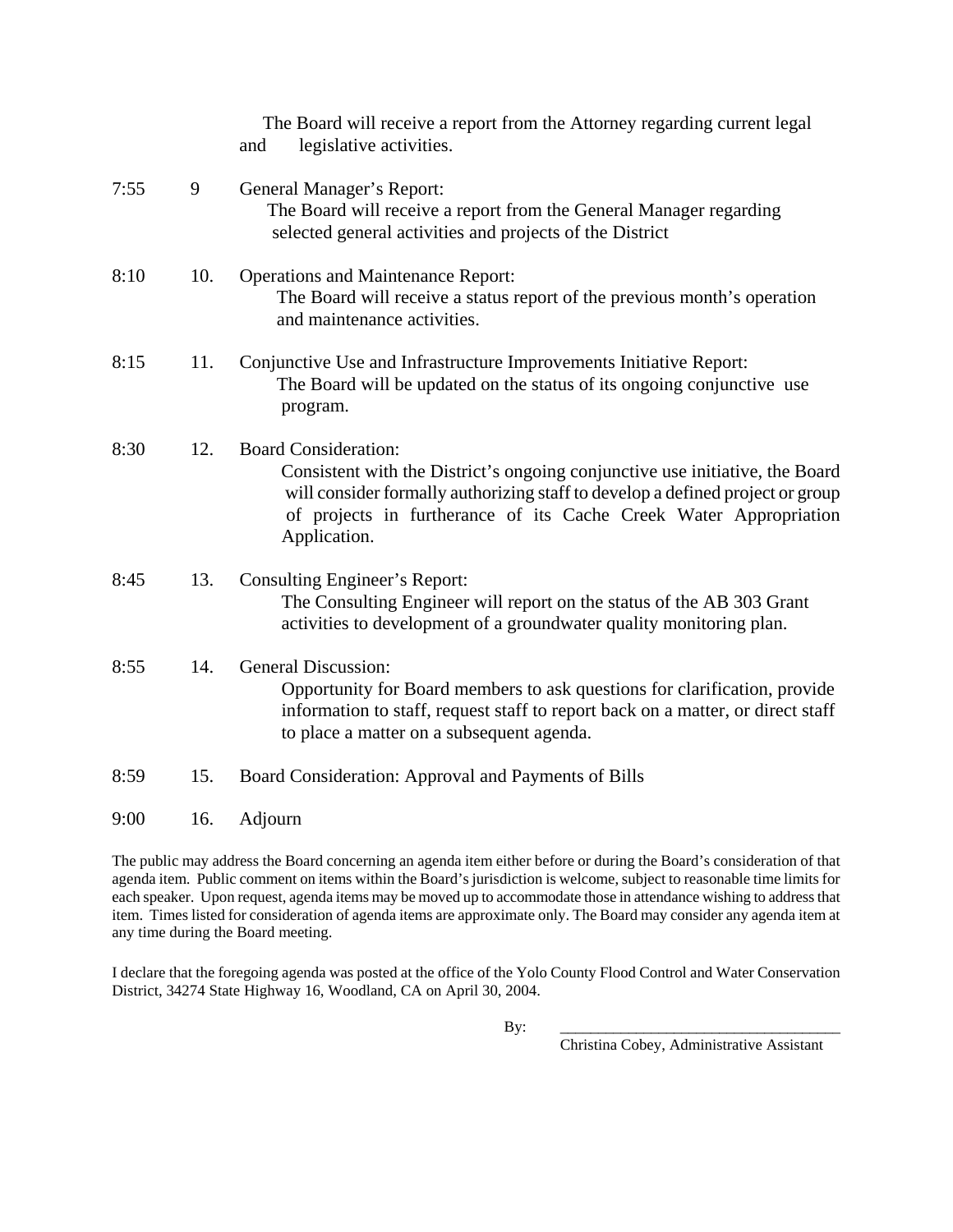### REGULAR BOARD MEETING MINUTES March 2, 2004

The regular March meeting of the Board of Directors of the Yolo County Flood Control and Water Conservation District was held at 7:00 p.m. on March 2, 2004 at its regular place of business, 34274 State Highway 16, Woodland, California. Chairman Vink convened the meeting with Directors Brice, Eoff, Scheuring and Rominger present. Also in attendance were:

District Staff & Consultants Tim O'Halloran, General Manager Christy Barton, Assistant General Manager Mike Horgan, Engineer Paul Bartkiewicz, Legal Counsel Francis Borcalli, Engineering Consultant

### **Members of the Public**

Gerald Hartwig, District Water User Don Rominger, Retired District Director Chad Roberts, Yolo Audubon Bob Schneider, Cache Creek Wild Duane Chamberlain, District Water User

#### **MINUTES**

**M/S/C** approved the minutes of the January 29, 2004 Special Board meeting approved as corrected and the February 3, 2004 Regular Board meeting as mailed.

OPEN FORUM No comments were made.

### **SURPLUS PROPERTY**

Mr. O'Halloran reviewed the requirements for disposal of District property.

Director Eoff reported that the Finance Committee had reviewed the proposed property to be disposed of and had recommended declaring the list of property as surplus.

**M/S/C** declared the following property as surplus to the needs of the District and authorized it to be sold: 1974 F600 Flatbed Truck, Brave Products 34 Ton Log Splitter and Wacker Vibratory Rommer (DS720).

## **RATES AND CHARGES**

Mr. O'Halloran reminded the Board that rates are normally set in March in order to provide water users with their rates before the March 15 application deadline. He pointed out some timing issues with setting the rates. Although water applications with crop and acreage information are due by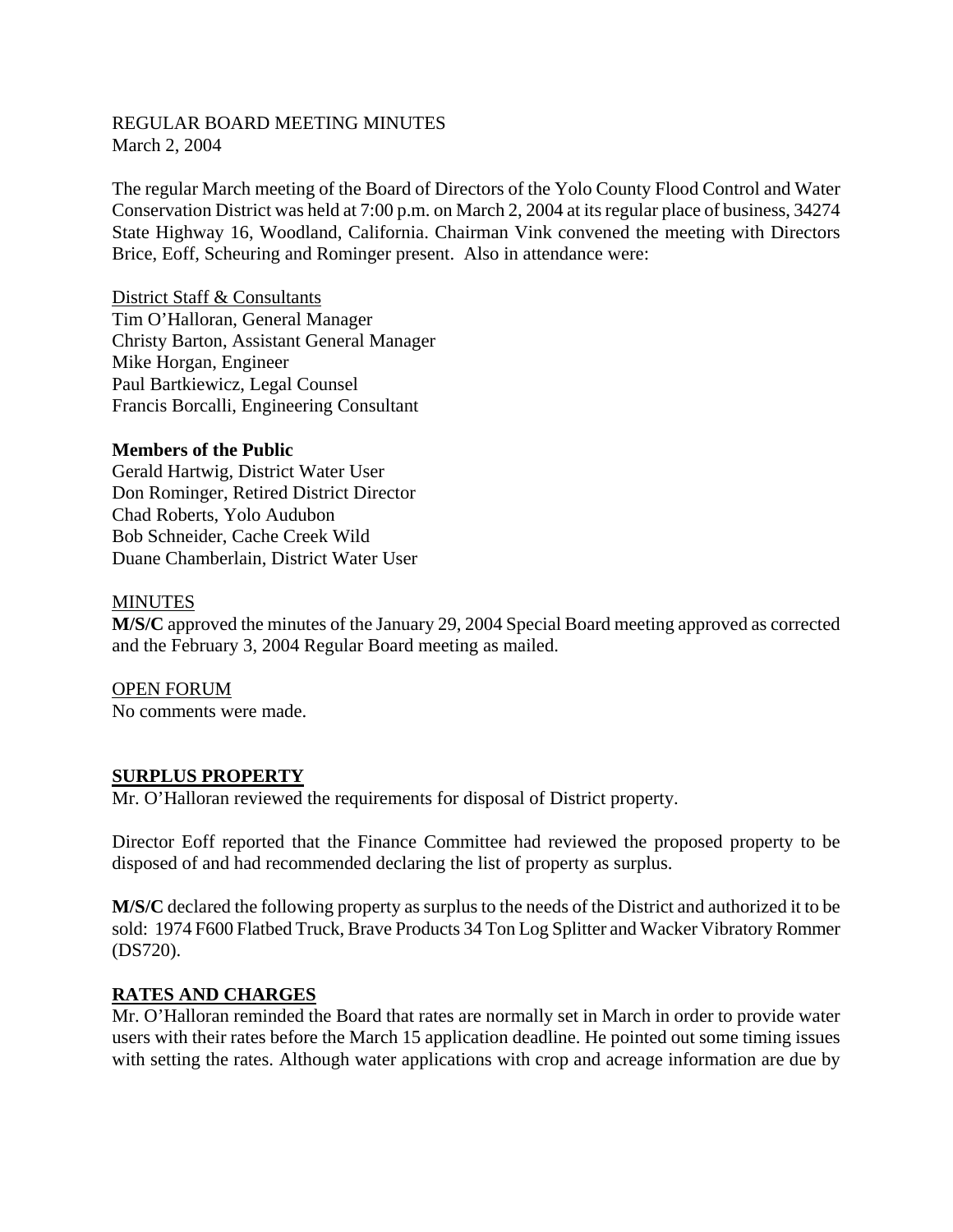March 15, the budget is still being developed. The budget will incorporate water sales information based on the water applications and water available from Clear Lake and Indian Valley. The amount of water available from Clear Lake is not formally set until May1. He noted that the budget will have to be reconciled with the water rate the Board sets.

Director Eoff reported on the Finance Committee's deliberations. It appears the 2003/04 budget expenses and revenues will, at best, break even. There are approximately \$150,000 worth of expenses for 2004/05 representing new State or Federally related fees and expenses. This includes dues to the Northern California Water Association (NCWA), which is handling litigation that includes the District to contest the State's water rights fees.

Director Eoff reported the Finance Committee recommends a conservative increase to recoup a portion of the additional fees increasing the Agricultural rate to \$13.50 per acre-foot and the Nonagricultural rate to \$46.17 per acre-foot.

Mr. O'Halloran told the Board that the raise in rates will help demonstrate that the District intends to move forward with projects and, hopefully, will be able to stretch the additional funds by using them to leverage outside funding. He also noted that the District has not historically been actively investigating water use in the upper watershed. Some funds should be used to fund the monitoring of water use in the upper watershed.

**M/S/C** accepted the Finance Committee's recommendation increasing the basic Agricultural rate to \$13.50 per acre foot and the basic Non-agricultural rate to \$46.17 per acre foot.

## **WILD AND SCENIC LEGISLATION**

Mr. O'Halloran reported that Assemblymember Wolk had informed him that she did not intend to introduce Wild and Scenic legislation this year, but does intend to introduce the legislation next January. She wants to work with her constituents to discuss and investigate Wild and Scenic related issues before introducing the legislation. Mr. O'Halloran requested the Board appoint an Ad- Hoc Committee to address this issue as needed.

Chairman Vink reported this Ad-Hoc Committee is different from the standing Environmental Issues Committee and requested volunteers. He appointed Directors Brice and Rominger to the Wild and Scenic Ad-Hoc Committee.

## **DIRECTORS' REPORTS**

Director Eoff reported on the annual NCWA meeting. Guest speakers were Art Baggett, State Water Resources Control Board (SWRCB) and Terry Taminenn, Cal EPA. He announced that there will be a conference call regarding the proposed litigation over the SWRCB's water rights fees.

Director Brice reported that the Natural Heritage Institute (NHI) report is being circulated in its draft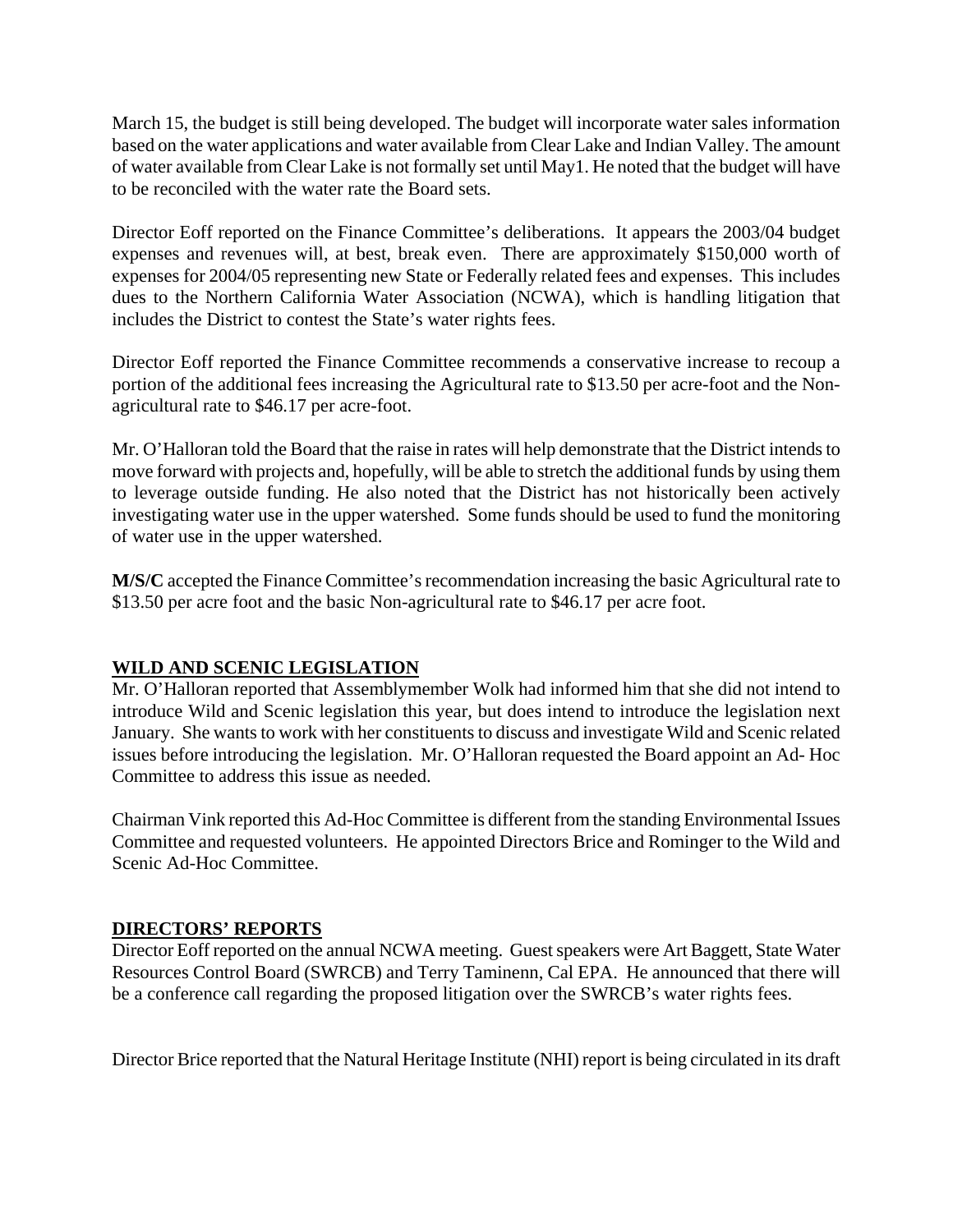form. Greg Thomas of NHI said that all the funds for the original contract had been spent developing the review draft report. Ms. Brice related her concern that because NHI did not have time for editorial review, the draft appears unprofessional.

Mr. O'Halloran agreed with Ms. Brice and stated he would like to get an estimate from NHI for them to complete an editorial review, to clean up the draft, and to incorporate corrections suggested by Dr. Peter Moyle, Fishery Biologist at UC Davis, into the draft report.

Chad Roberts commented that the District was authorized by NHI to circulate the report to the public. Bob Schneider credited the District for allowing the draft report to be circulated.

Mr. O'Halloran will bring back a proposal from NHI to clean up the draft report and address Dr. Moyle's concerns, but cautioned this will not be to complete the report.

## **ATTORNEY'S REPORT**

Attorney Bartkiewicz reported on AB 2864 (Canciamilla) regarding the SWRCB fees on water rights. NCWA and the Central Valley Project Association (CVPA) have proposed an alternative approach to the fees. They propose a minimum charge plus an additional charge based on the "cost of service." Additionally, due to the fact the SWRCB performs a function for the good of the public, a portion of its budget would come from the General Fund. The NCWA/CVPA litigation is on hold pending the outcome of this legislation.

Dam Safety Fees: Mr. Bartkiewicz reported that the Turlock Irrigation District is contesting the Dam Safety Fees. However, he noted that these fees are the result of a negotiated compromise.

SB 1272 (Ortiz): Mr. Bartkiewicz reported this legislation would require the annual audits of special districts to be performed in accordance with the General Accounting Office (GAO) standards. Additionally, it will define "meetings" for compensation purposes. The District's audit already meets the proposed standards; and the Board is voluntary and not paid for attending meetings.

SB 1620 (Aanestad) will add the County of Yolo to the Sacramento Area Flood Control Association (SAFCA). If the legislation passes in its current form, the Yolo County Board of Supervisors will have a representative on the SAFCA Board.

## **GENERAL MANAGER'S REPORT**

Mr. O'Halloran reported he had continued his outreach efforts as follows:

1) Water Users' Meeting – These meetings were started by Past-General Manager Eagan and continued by Past-General Manager Warmerdam as an opportunity to hear water users' concerns and to discuss issues. Mr. O'Halloran took the opportunity to review the District Power Point presentation providing the District's background, internal issues of infrastructure, and external issues of imposed fees and potential strategic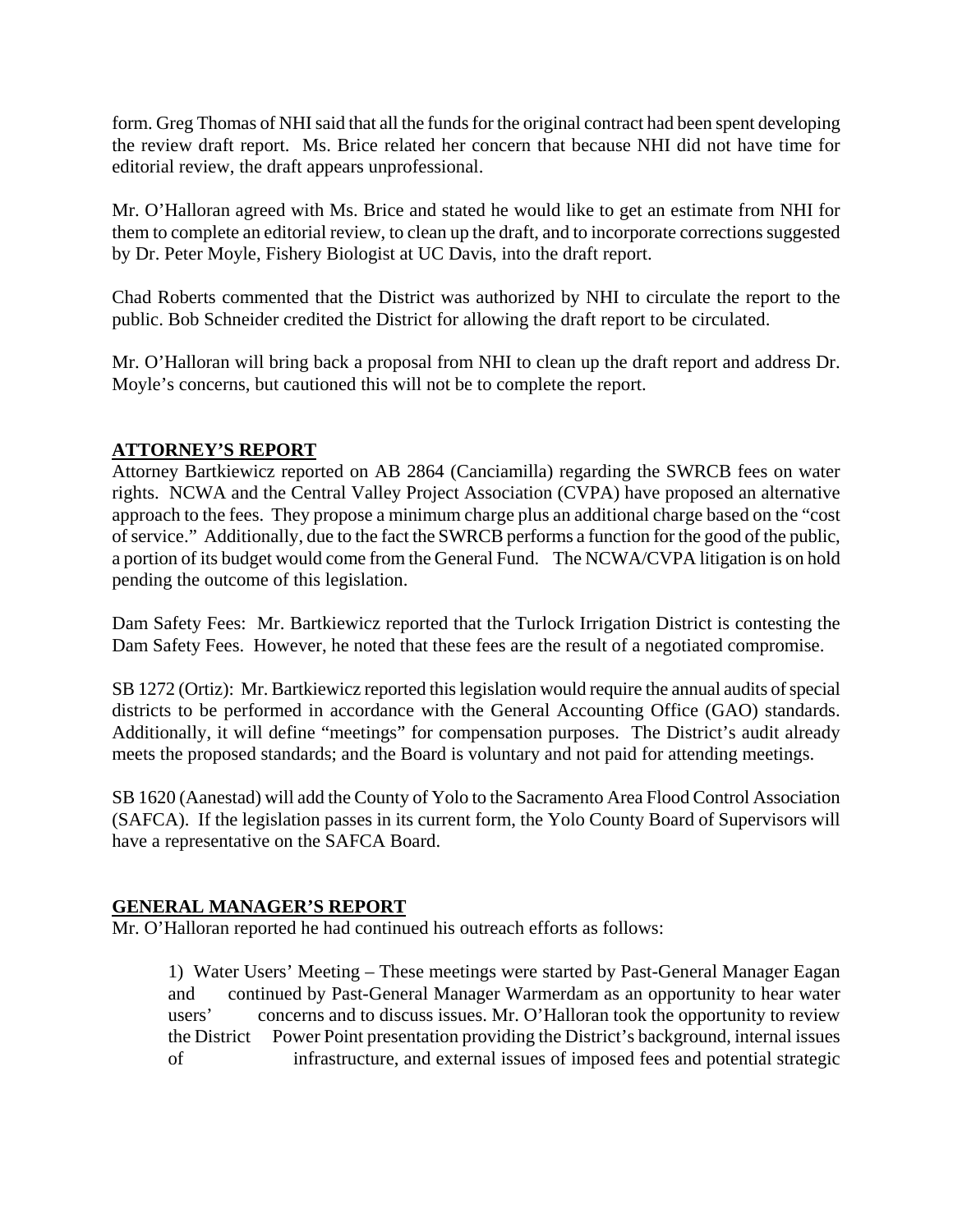partnerships for moving projects forward.

- 2) Farm Bureau meeting The District's Power Point presentation, as provided to the water users', was also presented at a Farm Bureau meeting.
- 3) Yolo County Supervisor Mariko Yamada and Aide A brief overview of the District's purpose and functions was provided.
- 4) Yolo County Supervisors Helen Thomson and Lynnel Pollock meeting Conjunctive use opportunities and the District's role in Yolo County were discussed.
- 5) Joe Farnham The 93-year old gentleman, who was raised on Cache Creek, provided a photo album for Mr. O'Halloran to review. The District will make copies for itself, the Cache Creek Conservancy, the Yolo County Historical Society and Mr. Farnham.
- 6) Ag Discharge Wavier Rick Landon, Yolo County Ag Commissioner, Denise Sagara, Yolo County Farm Bureau, Chuck Dudley and Mr. O'Halloran have been meeting to put together the required report and monitoring plan for the watershed by the April deadline. Mr. O'Halloran reported it will be important to have the staff of watershed groups working closely with the staff of the Central Valley Regional Water Quality Control Board.

Mr. Bartkiewicz reported that the Delta Keepers had filed a lawsuit against the adopted Ag Discharge Waiver provisions, contesting that the waiver violates CEQA requirements and that discharges should require National Pollution Discharge Elimination System (NPDES) permits.

Mr. O'Halloran reported that the District's website needs revamping to be more user friendly. He asked about his authority to hire a person to recreate and maintain the District's website. He also asked about the requirement for a Request for Proposal.

Mr. Bartkiewicz reported that the District does not need to go to bid for consulting services, including the services to revamp the District's website. He recommended the Board adopt a policy specifying the General Manager's contracting authority and that policies be kept in a binder for easy reference.

Chairman Vink instructed Mr. O'Halloran to gather the information for review by the Public Education Committee, and stated that to the extent there are funds in the Public Education budget that can be used for this purpose, the Public Education Committee can approve the work.

### **OPERATIONS AND MAINTENANCE REPORT**

Mr. O'Halloran provided the Board and visitors copies of the current Water Conditions Report. His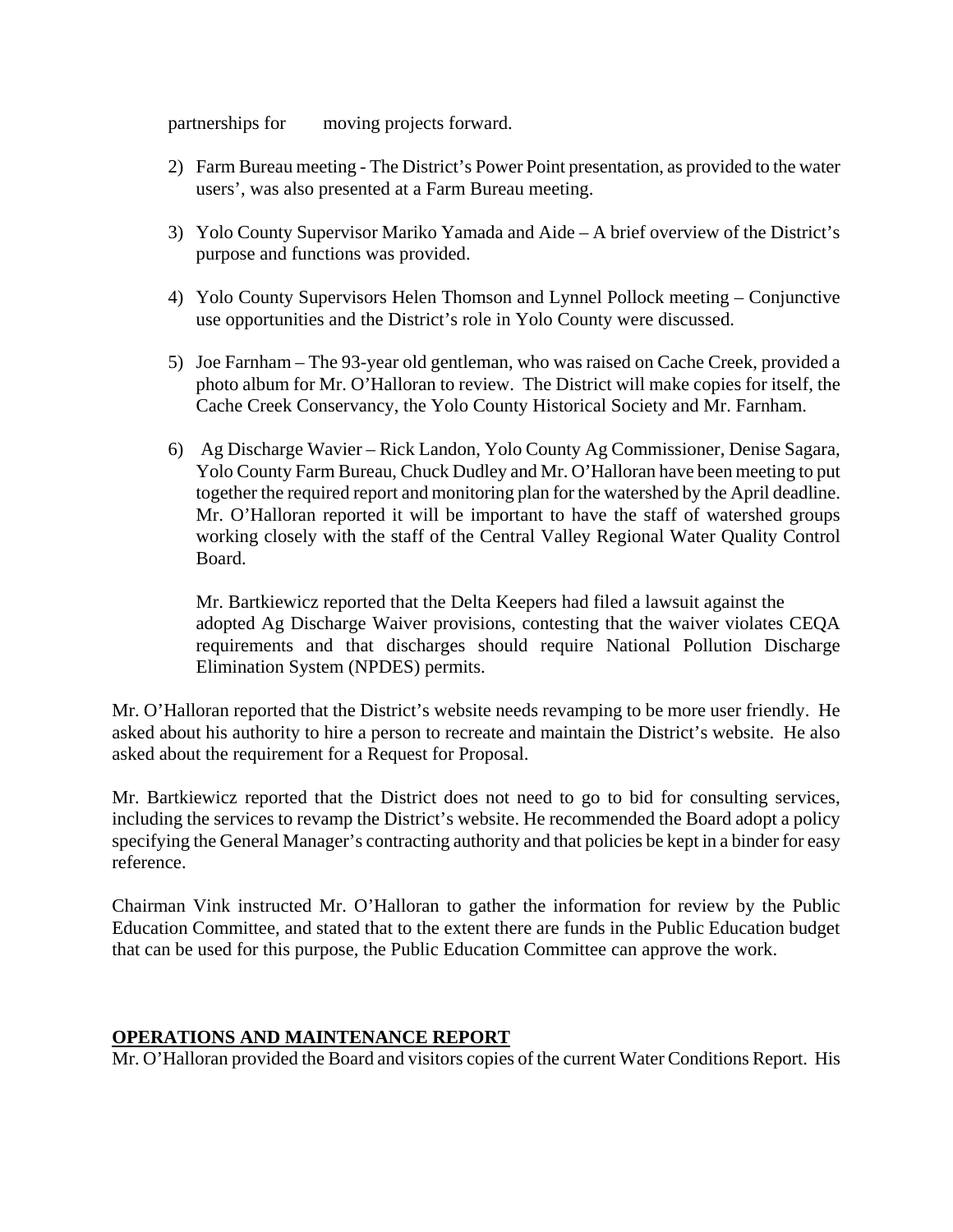power point display included a photo of 9,000 cfs flowing over the Capay Diversion Dam, the Indian Valley Reservoir full to the bottom of the flood pool, and a short video of 12,000 cfs flowing over the Capay Diversion Dam. He reported that the Indian Valley Reservoir has encroached slightly into the 40,000 acre-foot flood reserve. However, after discussion with the US Army Corps of Engineers (Corps), the District was authorized to release only the 240 cfs that can be released through the two hydroelectric units. We will monitor for potential storms and coordinate as needed with the Corps.

## **ACTIVE CONJUNCTIVE USE**

Mr. O'Halloran reported Director Scheuring had discussed his desire to move forward on the District's active conjunctive use opportunities, to keep the momentum going. He reported the term "active conjunctive" use does not resonate with people or provide a vision of the District's intent.

Director Scheuring reported he would like to see a Twenty-First Century Water Project developed through a coalition of Ag, urban, environmental, recreational, and flood control interests. These groups should work together to develop a project to satisfy increasing demands on and for water resources including such things as active recharge, an on-canal reservoir, and use of Cache Creek as a conveyance system.

Mr. Bartkiewicz reviewed the District's pending Cache Creek application for up to 95,000 acre feet of winter water and the procedure for taking a project through a CEQA process.

Mr. O'Halloran will provide the Board a 2-4 page briefing paper identifying problems, needs and opportunities. He reported an advisory group will be an important aspect of the overall initiative.

**M/S/C** directed Mr. O'Halloran to develop a brief project action plan and report back to the Board on the plan including a descriptive title.

Elly Fairclough recently contacted the District regarding the potential to request ear-marked funds for water projects. Subsequently, the District submitted a proposal for 240,000 dollars to Congressman Thompson's office for groundwater and delivery system modeling.

## **AB 303 – WATER QUALITY MONITORING PLAN**

Mr. Borcalli reported on the AB 303 groundwater monitoring meeting and identified the wells selected for the first round of water quality monitoring, which will start on March 4, 2004. It appears this will be primarily a District program as no other entities outside the District's service area are participating at this time. The program will enhance the District's current well monitoring program, collecting data from the cities, the gravel industry and the Yolo County Health Department. Elements to be screened for are general minerals; and some wells will be checked for pesticides and hydrocarbons.

On-going funding will need to be discussed with Yolo County and the cities. The well network can provide these cities with an early detection of pollutants before they get to a city well.